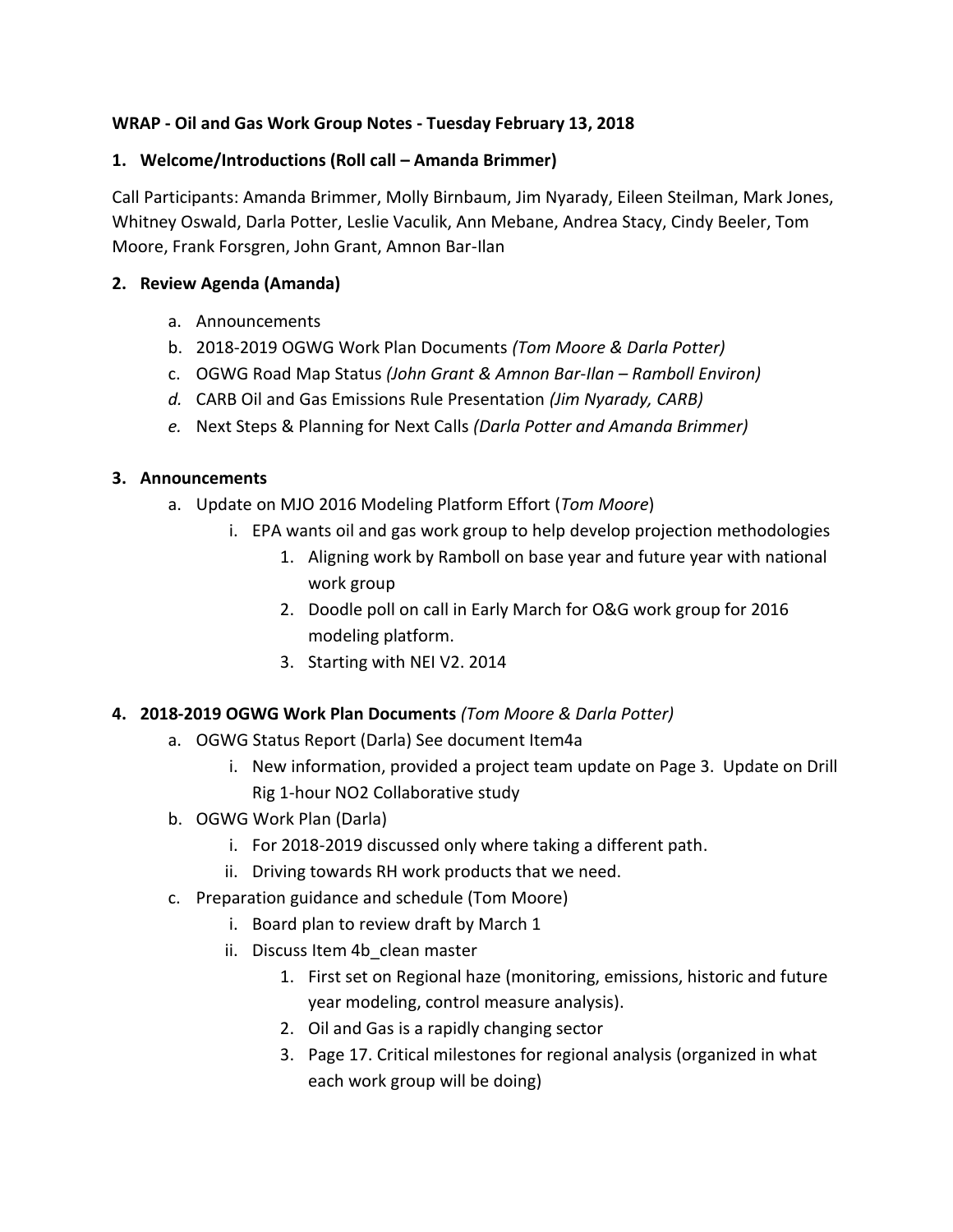- 4. Page 20 O&GWG item 12. What the work group has to do on regional haze.
- 5. More detail to go on Task 12.2 (formatting issue)
	- a. Page 21. Additional tasks for the work group 1-6.
- 6. Document focuses on Identification of what needs to be done, not how it is to be done.
- *5.* **OGWG Road Map Status** *(John Grant & Amnon Bar-Ilan – Ramboll Environ)*
	- *a.* Next step for WRAP regulatory agencies to assist (*Tom Moore*)
	- *b.* Ramboll interacting with project team, steady work.
	- *c.* John Grant, Ramboll provided a report
		- *i.* Tight schedule
		- *ii.* Draft of the work plan in early to mid-March in order to proceed along the schedule.
		- *iii.* Tasks under O&G road map:
			- *1.* Subtasks to develop work plan,
			- *2.* Review of base year O&G,
			- *3.* Review of future year,
			- *4.* and looking at controls,
			- *5.* Existing on the books regs and strategies to apply different control scenarios to emissions inventories.
			- *6.* Spreadsheet attached Item 5
				- *a.* May be additional 2014 studies to include in the scoping for the work plan development
				- *b.* Within a week to provide any additional baseyear or future year inventories in the work plan (by noon on Feb 20)
				- *c.* Darla to send out an email with the deadlines.
			- *7.* Will send out regulations that they are reviewing, but want feedback and review of it. Short timeline.
- *6.* **CARB Oil and Gas Emissions Rule Presentation** *(Jim Nyarady, CARB) Notes:*
	- Regulations affect everyone in CA and covers existing and new sources.
	- Slide 11. Some exemptions for low throughput.
	- *Pumping a lot of water to get small amount of oil left in CA fields.*
	- *Slide 11. Require flash testing if don't have controls on already.*
		- o *Separator and Tank Systems Cindy Beeler (EPA 8) Nobel energy looking at pressurized samples which have impacts on samples. Make sure have*